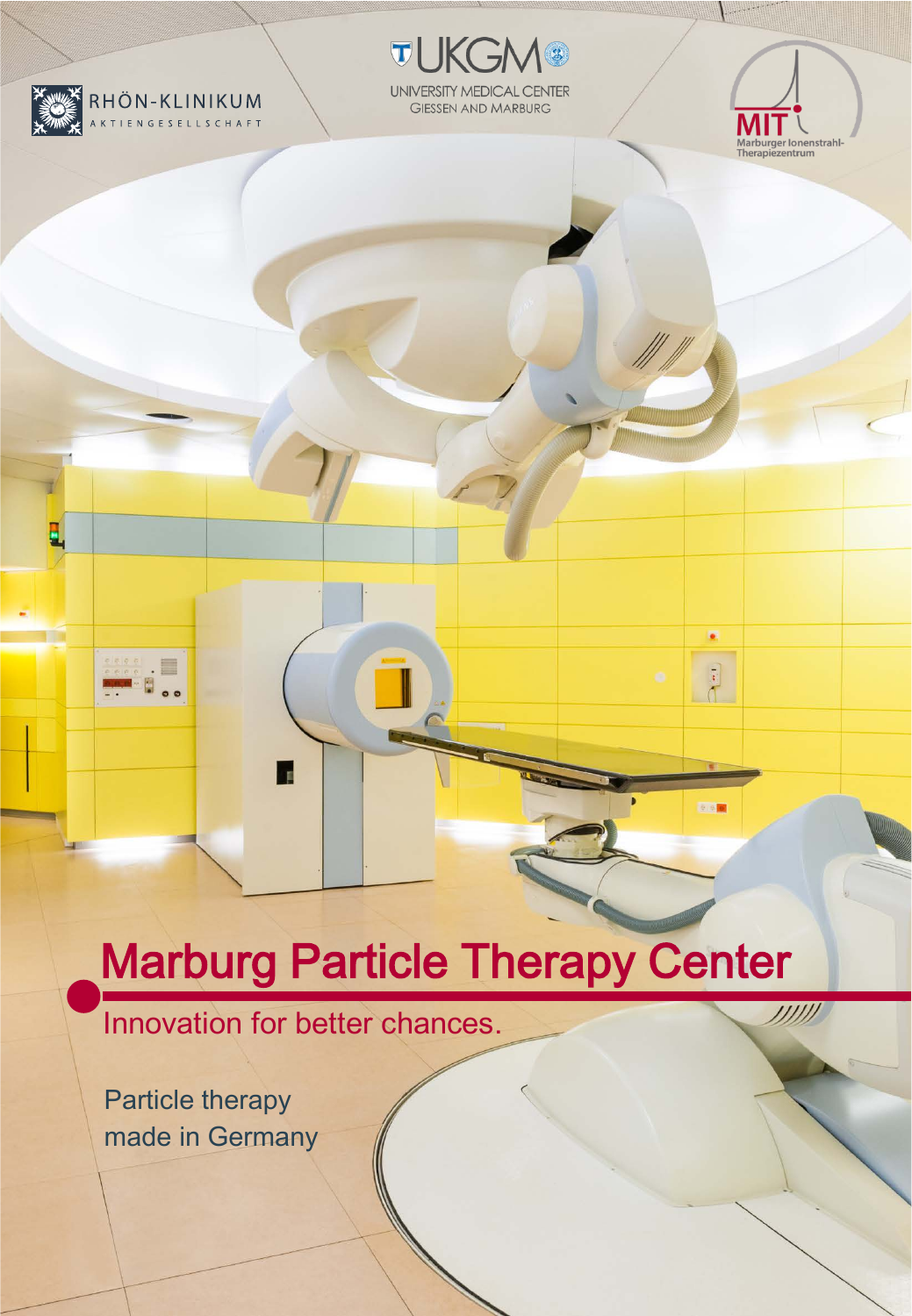*Dear Colleagues,*

You will certainly know situations where you alone are no longer able to provide adequate therapies for patients suffering from cancer characterized by an unfavorable location or biological and genetic properties that require highly precise and preserving treatment modalities.

During the last years, proton and heavy ion radiation could be established as good therapeutic option for some indications that may be applied alone or as an addition to photon therapy for the benefit of our patients.

The Marburg Particle Therapy Center (MIT) at the University Hospital of Giessen and Marburg is one of only two centers in Germany where also heavy ion radiation with carbon ions may be provided beside proton radiation.

In comparison to photon, but also proton radiation, the special feature of carbon ion therapy is the significantly higher biological effectiveness due to the much denser energy release to the irradiated tissue (so-called high-LET effect).

All patients who are referred to the MIT for treatment or combined therapy are presented and discussed in the context of interdisciplinary tumor boards with special focus on particle therapy.

Only if  $-$  together with you as treating physicians  $-$  an individual treatment benefit may be expected for the patients, we start planning proton or heavy ion radiation.

We do not only aim at making this highly innovative therapy accessible for your patients, but also at further developing it together with you. For this purpose, a relevant number of therapy trials are offered and conducted, in which nearly all patients are included.

Since the beginning of irradiation therapy at the MIT at the end of 2015, we could already help more than 800 patients. Often questions are asked like for example which patients might benefit from particle therapy, if it is possible to combine particle therapy with photon therapy performed near the place of the patient's residence, if statutory or private health insurances cover the expenses, which trials are conducted at the MIT, or how one may reach us.

With this booklet, we want to give you a brief "guide" to particle therapy in Marburg. We would be happy to make innovation available for our patients together with you.

**We are looking forward to getting in contact with you. Of course we are available for individual consultation.**

**With best regards,**



*Prof. Dr. med. Rita Engenhart-Cabillic Professor and Chair of the Department of Radiotherapy and Radiooncology, Medical Director of the University Hospital of Giessen and Marburg, Campus Marburg*



 $ReC$ 

*Dr. med. Sylvia Heinis Managing Director of the Marburg Particle Therapy Center, Sales Manager of the University Hospital of Giessen and Marburg, Campus Marburg*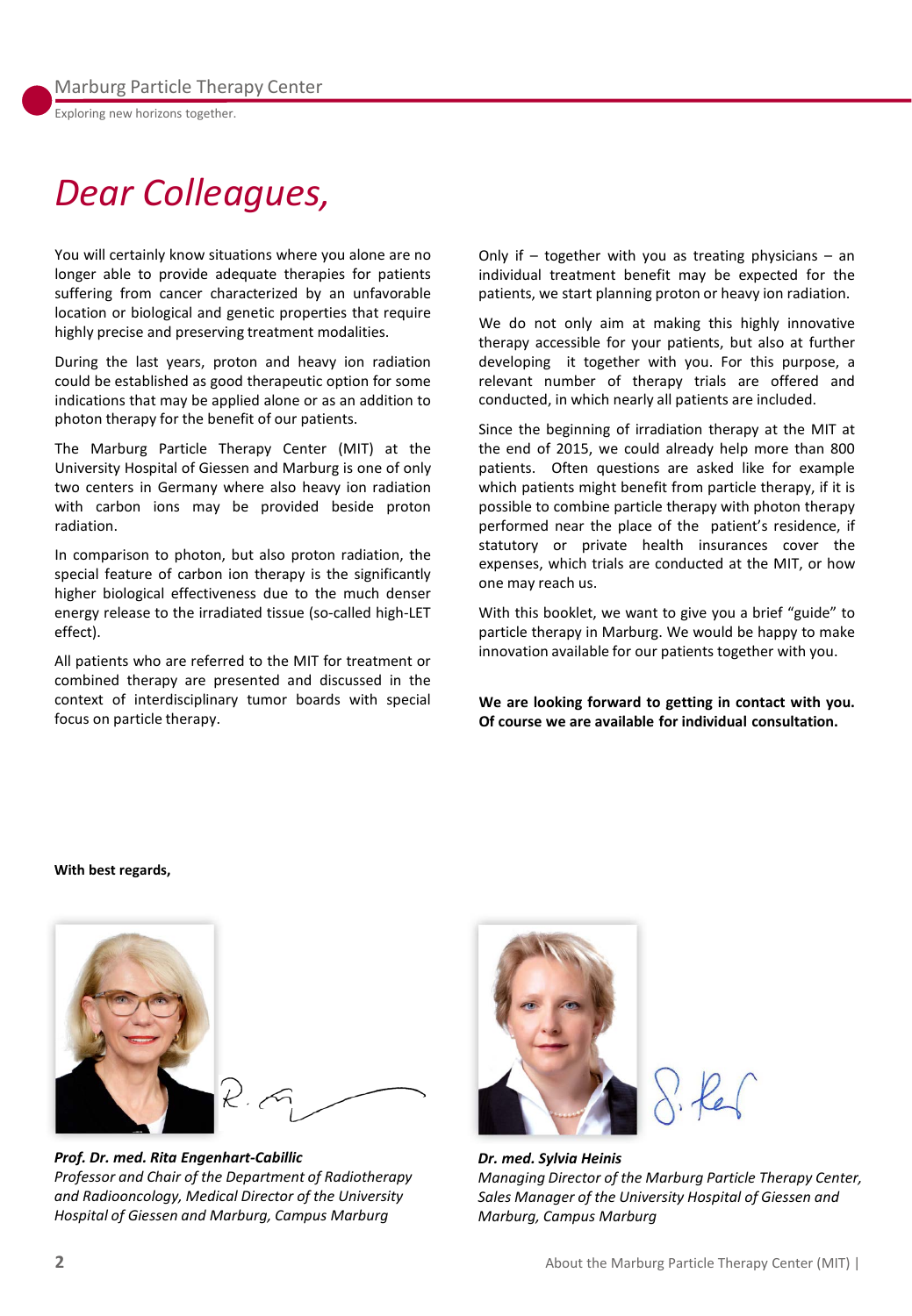

## *Indications to be treated at the MIT*

Already today, more than 50% of all patients suffering from cancer may be healed. In this context, radiotherapy plays a significant role. In addition to photon therapy, particle therapy allows further radiotherapeutic options with even higher accuracy and effectiveness that is very promising with regard to increased healing rates and reduced side effects.

In particular tumors that are resistant to radiation in the neighborhood of critical risk structures or tumors beside organ structures that are highly sensitive to radiation exposure seem to be suitable for this therapy option.

Proven indications are chordomas and chondrosarcomas of the skull base as well as tumors of the salivary glands, especially adenoid-cystic carcinomas (ACC) and mucosal melanomas. Promising results have been observed in the treatment of carcinomas of the nasal cavity and the paranasal sinuses with organ preservation. Further indications may be certain types of pancreatic cancer, retroperitoneal sarcoma, and recurrences of the pelvic wall.

Particularly children benefit from the extremely high precision of protons. They allow significantly better preservation of the surrounding healthy tissue. Most frequently observed pediatric tumors treated at the MIT in the context of GPOH trials (International Society for Pediatric Oncology) are brain tumors, sarcomas, or Hodgkin lymphomas. Infants undergo radiotherapy under general anesthesia.

|   | <b>Malignant and benign brain tumors</b> |
|---|------------------------------------------|
|   | <b>Head and neck tumors</b>              |
|   | Tumors of the salivary glands            |
|   | Lung tumors                              |
| ) | Liver cancer                             |
|   | <b>Pancreatic cancer</b>                 |
|   | <b>Recurrences of the pelvic wall</b>    |
|   | <b>Prostate cancer</b>                   |
|   | <b>Recurrences of rectal carcinomas</b>  |
|   | <b>Sarcomas</b>                          |
|   | <b>Pediatric tumors</b>                  |



A

B

C

D

E

F

G

H

I

J

K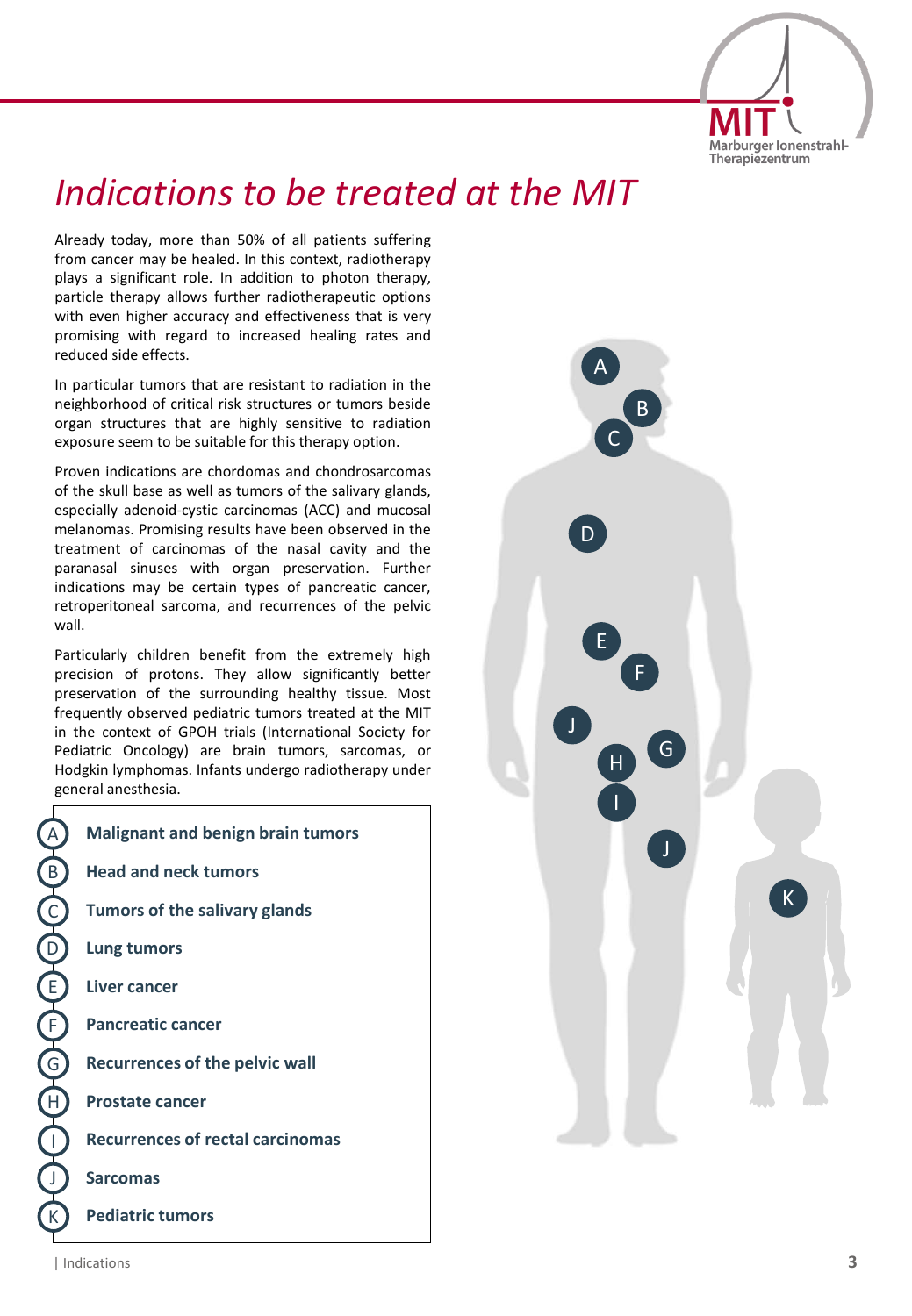Exploring new horizons together.

## *Therapy of primary indications and recurrences: Treatment indications*

Particle therapy may be performed with curative intention alone, but also as boost to photon therapy as well as combined therapy with surgery or drug-related therapy.

The following indications are currently approved by the German Federal Joint Committee (Gemeinsamer Bundesausschuss, G-BA) and treated at the MIT in the context of prospective study protocols:

| Head                       | Glioblastomas, gliomas WHO III°, low-grade gliomas<br>$\bullet$<br><b>Meningiomas</b><br>$\bullet$<br><b>Pituitary adenomas</b><br>$\bullet$<br>Craniopharyngiomas<br>$\bullet$<br>Esthesioneuroblastomas, acoustic neuromas, vestibular schwannomas, glomus<br>$\bullet$<br>tumors, recurrences<br><b>Cerebral arteriovenous malformations (AVM)</b><br>$\bullet$<br><b>Skull base tumors</b><br>$\bullet$ |
|----------------------------|-------------------------------------------------------------------------------------------------------------------------------------------------------------------------------------------------------------------------------------------------------------------------------------------------------------------------------------------------------------------------------------------------------------|
| <b>ENT</b>                 | Tumors of the head and neck, especially nasal cavity and paranasal sinuses with<br>٠<br>organ preservation<br>Carcinomas of the salivary glands, especially adenoid-cystic carcinomas (ACC)<br>٠<br><b>Carcinomas of the nasopharynx</b><br>$\bullet$<br><b>Local recurrences</b><br>$\bullet$                                                                                                              |
| Thorax                     | Lung cancer<br>$\bullet$<br><b>Pancoast tumors</b><br><b>Esopharyngeal carcinomas</b><br>$\bullet$<br>Hodgkin tumors of the mediastinum<br>$\bullet$                                                                                                                                                                                                                                                        |
| Abdomen                    | <b>Retroperitoneal sarcomas</b><br>$\bullet$<br><b>Pancreatic cancer</b><br>٠                                                                                                                                                                                                                                                                                                                               |
| <b>Pelvis</b>              | Prostate cancer<br>٠<br>Recurrences of the pelvic wall<br>$\bullet$<br><b>Recurrences of rectal carcinomas</b><br>$\bullet$                                                                                                                                                                                                                                                                                 |
| <b>Sarcomas</b>            | Paraspinal sarcomas/carcinomas<br>$\bullet$<br>Chordomas<br>٠<br><b>Chondrosarcomas</b><br>Osteosarcomas<br>$\bullet$<br>Soft-tissue sarcomas<br>$\bullet$                                                                                                                                                                                                                                                  |
| <b>Pediatric</b><br>tumors | Ependymomas<br>$\bullet$<br><b>Retinoblastomas</b><br>$\bullet$<br><b>Medulloblastomas</b><br>$\bullet$<br><b>Gliomas</b><br>$\bullet$<br>Lymphomas<br>$\bullet$<br><b>Sarcomas</b><br>$\bullet$<br><b>Neuroblastomas</b><br>$\bullet$<br><b>Germ cell tumors</b><br>$\bullet$<br>Craniopharyngeomas<br>$\bullet$                                                                                           |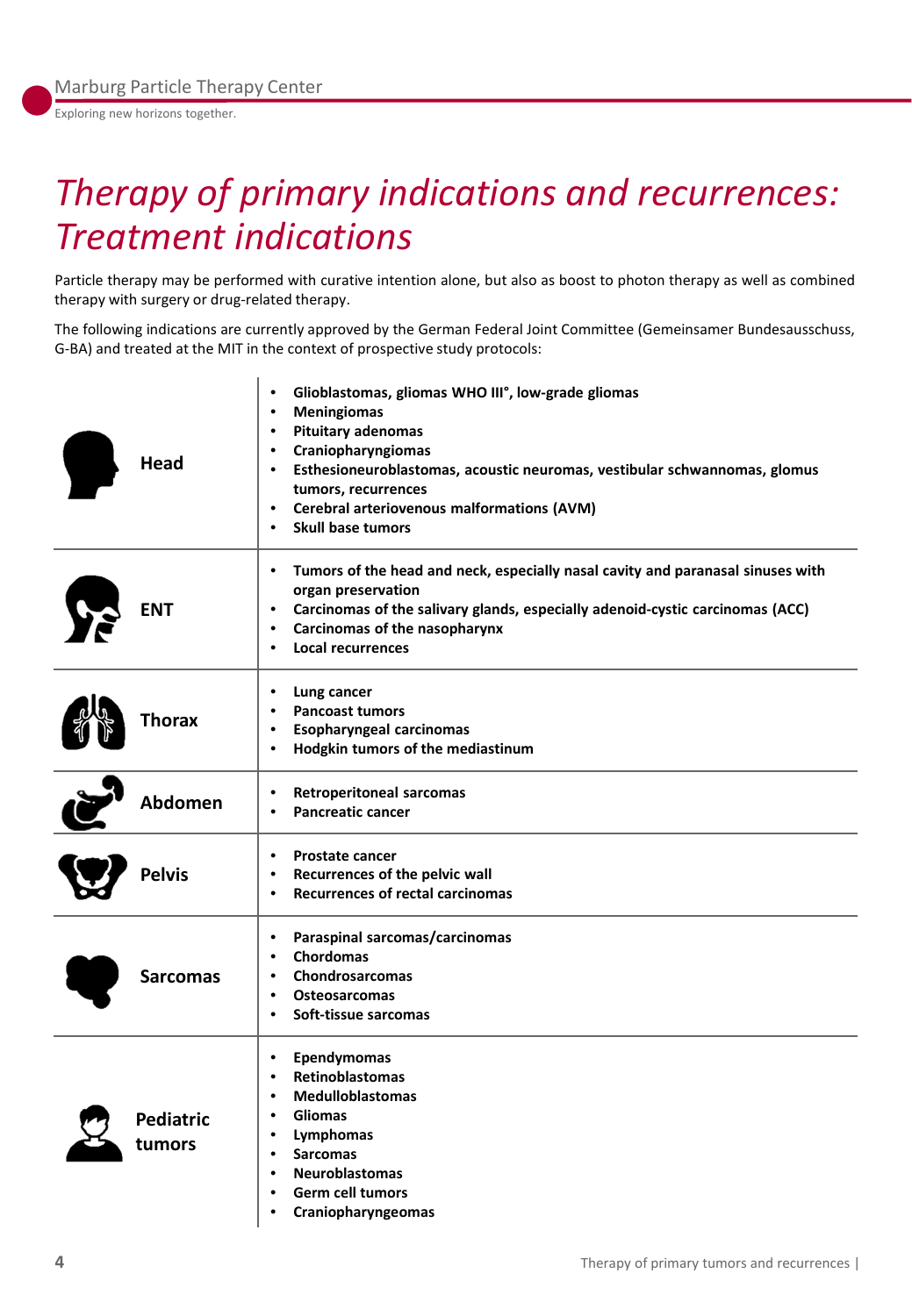

### *Boost therapy: photons and particle therapy may well complement each other*



*Dose distribution of the photon ground* () *as well as carbon ion boost plan* 1 2 ( **<sup>80</sup>** ) for a locally advanced carcinoma *in the area of the paranasal sinuses. By using carbon ions for dose increase in the area of the primary tumor, it is possible to preserve important risk structures and at the same time optimize the radiation effect on the tumor.*

*A – eye N – optic nerve R – spinal cord/medulla C – optic chiasma H – brainstem*

Beside irradiation alone that includes particle therapy at the MIT in Marburg, there are several other indications allowing the application of particle therapy in combination with photon therapy.

In the context of boost therapy, first the high-risk region is treated in 5 to 10 fractions with protons or carbon ions at the MIT in Marburg.

Afterwards, photon therapy is performed near the patient's residence in about further 25 sessions of intensity-modulated application. For this purpose, you will receive a digital version of the target volume and the radiation plan in DICOM format.

With boost therapy, you as treating physicians have the possibility to effectively enlarge your therapeutic approach with particle therapy for suitable patients.

The costs for particle therapy and photon therapy are charged independently from each other to the statutory and private health insurances.

The following indications are suitable for combined treatment with photon and particle therapy at the MIT in the sense of boost therapy:

- **Glioblastomas, gliomas WHO III°**
- **Carcinomas of the nasal cavity and the paranasal sinuses**
- **Mucosal melanomas of the nasal cavity**
- **Carcinomas of the nasopharynx**
- **Carcinomas of the salivary glands**
- **Advanced tumors of the head and neck**
- **Non-resectable esophageal carcinomas**
- **Prostate cancer**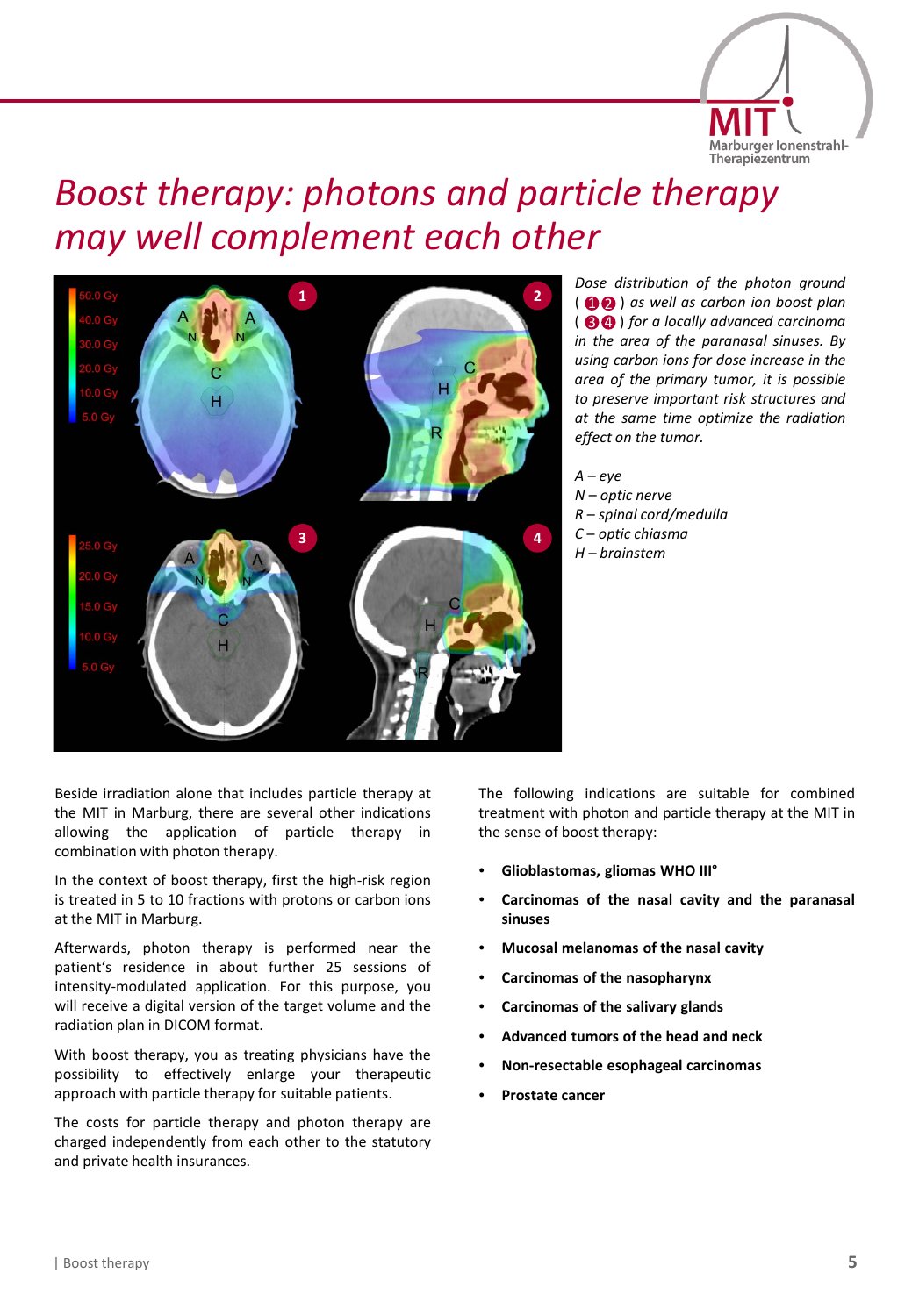Exploring new horizons together.

## *Frequently asked questions*

| What is the difference                                                  | Photon therapy consists of irradiating the target area with gamma rays; in the context of<br>particle therapy, radiation is performed with protons and heavy ions (mainly C12 carbon<br>ions).<br>Both types of radiation lead to DNA damage of the tumor cells in the target area. Only if<br>the cells are no longer able to repair this damage, this leads to cell death and thus to<br>deletion of the tumor.<br>The degree of the DNA damage depends relevantly from the radiation dose. Due to the<br>physical properties (precision), a significantly higher radiation dose can be applied to the                                                                                                                                                                                                           |
|-------------------------------------------------------------------------|--------------------------------------------------------------------------------------------------------------------------------------------------------------------------------------------------------------------------------------------------------------------------------------------------------------------------------------------------------------------------------------------------------------------------------------------------------------------------------------------------------------------------------------------------------------------------------------------------------------------------------------------------------------------------------------------------------------------------------------------------------------------------------------------------------------------|
| between particle therapy<br>and photon therapy?                         | target area in cases of particle therapy compared to photon radiation, with preservation<br>of the surrounding tissue.<br>The dose reaching the tissue behind the tumor decreases to nearly 0 Gy so that healthy<br>tissue is not involved.                                                                                                                                                                                                                                                                                                                                                                                                                                                                                                                                                                        |
|                                                                         | Since carbon ions cause significantly severer DNA damage compared to protons and<br>photons, they are most frequently applied in cases of tumor entities that are resistant to<br>radiation. According to the individual needs, both options of particle radiation may be<br>chosen at MIT.                                                                                                                                                                                                                                                                                                                                                                                                                                                                                                                        |
| Which patients may<br>benefit from particle<br>therapy?                 | The cells of some tumor entities are resistant against photon radiation. Also regarding<br>tumors that are located deeply in the body or beside very sensitive tissues or organs,<br>like for example brainstem, optic nerve, heart, or intestine, intensity-modulated<br>radiotherapy reaches its limits. This means that an effective target dose can only be<br>applied if the patient accepts that the surrounding tissue is damaged or alternatively the<br>tumor is underdosed. In these cases, particle therapy is a significantly superior radiation<br>alternative. Due to its physical properties and the biological efficacy spectrum, high<br>radiation doses may be applied in relatively deep body regions by means of proton or<br>heavy ion radiation with preservation of the surrounding tissue. |
| Why do especially<br>pediatric patients benefit<br>from proton therapy? | The main advantage for children results from the above-mentioned biological and<br>physical properties of the radiation beam. This is particularly important for pediatric<br>patients since long-term side effects such as growth and developmental deficits may be<br>avoided.                                                                                                                                                                                                                                                                                                                                                                                                                                                                                                                                   |
| How can I present and<br>refer my patients to the<br>MIT?               | You may either submit your enquiry regarding particle therapy at Marburg or Giessen by<br>e-mail (partikeltherapie@uk-gm.de), by mail (Strahlentherapie UKGM Marburg,<br>Baldingerstr., 35043 Marburg, Germany), or by calling +49-(0) 6421-58 63974.                                                                                                                                                                                                                                                                                                                                                                                                                                                                                                                                                              |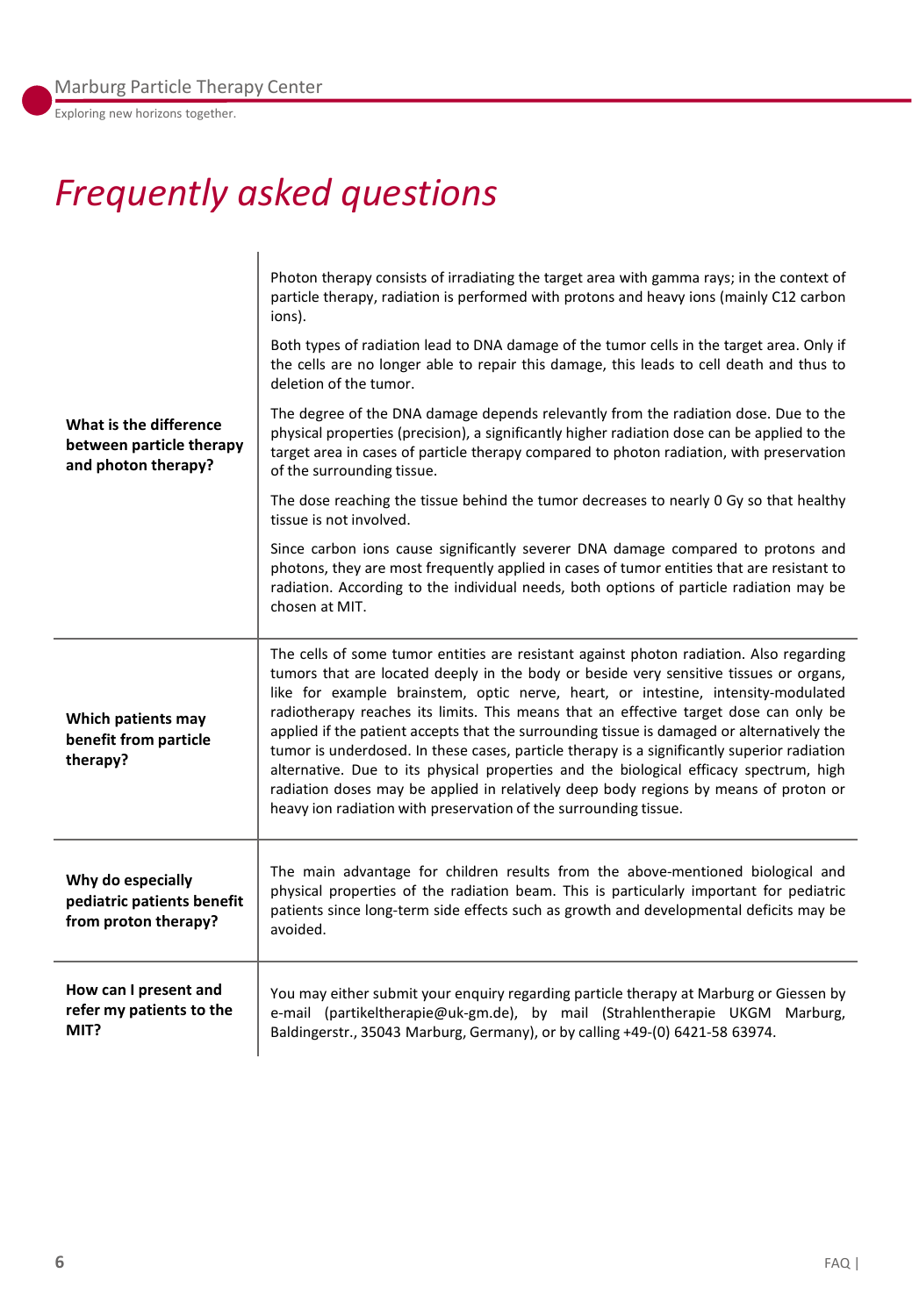

| Is there a central contact<br>for the patients?                                           | The central contact points for your patients are our specialist consultancies for particle<br>therapy in the Department of Radiotherapy and Radiooncology at the University<br>Hospital of Giessen and Marburg.<br>For appointments, please call us (+49-(0) 6421-58 63974 or write an e-mail to<br>partikeltherapie@uk-gm.de.                                                                                                                                                                                                                                                                                                                                         |
|-------------------------------------------------------------------------------------------|------------------------------------------------------------------------------------------------------------------------------------------------------------------------------------------------------------------------------------------------------------------------------------------------------------------------------------------------------------------------------------------------------------------------------------------------------------------------------------------------------------------------------------------------------------------------------------------------------------------------------------------------------------------------|
| Which documents will be<br>required?                                                      | The following documents (if available) will be required for registration:<br>Medical report describing the stage, course, and current symptoms<br>Recent diagnostic imaging (digital format, e.g. CD) with current and previous findings<br>(if available)<br>Histology<br>$\bullet$<br>In cases of previous irradiation: documentation of the radiation exposure (please<br>٠<br>submit a digital radiation plan in DICOM format and a printed version of the<br>radiation protocol)<br>Referral letter and health insurance card<br>٠                                                                                                                                |
| Do statutory and private<br>health insurances cover<br>the costs for particle<br>therapy? | In general, the statutory and private health insurances cover the expenses of particle<br>therapy. Similar to all therapeutic innovations in the healthcare system, they are not<br>automatically integrated in the standard care catalogue. So it is necessary to previously<br>apply for cost coverage. Meanwhile, we were able to establish specific contracts with<br>many statutory health insurances for the majority of our patients so that cost coverage<br>is usually possible without any problem in the context of indications mentioned in this<br>booklet. Regarding other statutory or private health insurances, we conclude individual<br>agreements. |
| Which trials are<br>conducted or planned at<br>the MIT?                                   | In cooperation with the German Society of Radiooncology (Deutsche Gesellschaft für<br>the Federal Joint Committee (Gemeinsamer<br>Radioonkologie;<br>DEGRO)<br>and<br>Bundesausschuss, G-BA), a list of tumor diseases was elaborated that might be suitable<br>for particle therapy. These tumor diseases are treated in the context of prospective<br>trials or randomized clinical protocols. For detailed information, please visit<br>www.ukgm.de/mit                                                                                                                                                                                                             |
| What about follow-up<br>after particle therapy?                                           | After completed particle therapy, in most cases the first follow-up examination is<br>performed in our outpatient department, if needed imaging is performed. Afterwards<br>we provide regular radiotherapeutic follow-up up to 5 years after therapy, which is also<br>performed in cooperation with the responsible oncologist of the respective discipline,<br>similar to follow-up after photon therapy. If the patients or the referring radiotherapists<br>desire, the follow-up examinations after the second interval may also be performed<br>near the patients' residence.                                                                                   |